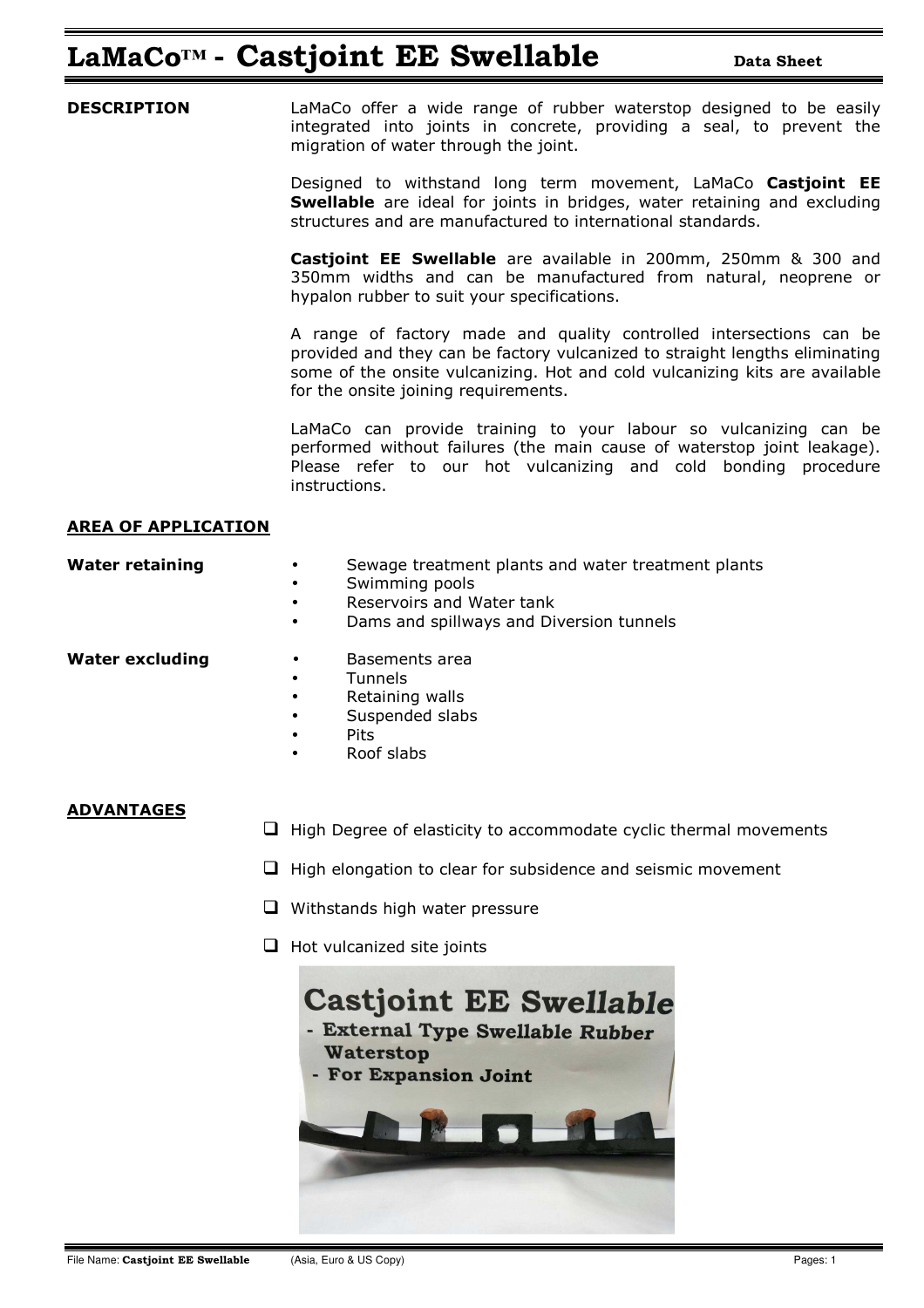# **LaMaCo™ - Castjoint EE Swellable Data Sheet**



| Model:                      | <b>Castjoint EE Swellable</b>                                   |                                                                                                             |  |  |
|-----------------------------|-----------------------------------------------------------------|-------------------------------------------------------------------------------------------------------------|--|--|
| Type of Application System: | External Type Swellable Rubber Waterstop<br>For Expansion Joint |                                                                                                             |  |  |
| Size of Width:              | 200 <sub>mm</sub><br>250 <sub>mm</sub><br>300 <sub>mm</sub>     | <b>Castjoint EE Swellable 200</b><br><b>Castjoint EE Swellable 250</b><br><b>Castjoint EE Swellable 300</b> |  |  |

### **Typical Properties**

| <b>Item</b>                                            | <b>Natural</b><br><b>Rubber</b>             | <b>Synthetic</b><br><b>Rubber</b> | Water<br><b>Expansion</b><br>Waterproof<br>Line |               |
|--------------------------------------------------------|---------------------------------------------|-----------------------------------|-------------------------------------------------|---------------|
| Hardness (Shore A)                                     | $60 + 5$                                    | $60 + 5$                          | $55 + 10$                                       |               |
| Tensile                                                | Before expansion                            | $\geq 18$                         | $\geq 16$                                       | $\geq 6$      |
| Strength (Mpa)                                         | After expansion                             |                                   |                                                 | $\geq 6$      |
| Elongation at break (%)                                |                                             | $\geq 450$                        | $\geq 400$                                      | $\geq 500$    |
| <b>Constantly Compression</b>                          |                                             | $\leq 36$                         | $\leq$ 35                                       |               |
| Permanent Deformation(%)                               |                                             | $\leq 20$                         | $\leq 20$                                       | $\leq$ 25     |
| Brittle Temperature (%)                                | $\leq -50$                                  | $\leq -40$                        | $\leq -40$                                      |               |
| Hot Air Aging Test<br>$(70^{\circ}C*72h)$              | change of hardness                          | $\leq \pm 8$                      | $\leq \pm 8$                                    | $\leq \pm 10$ |
|                                                        | reduce rate of breaking<br>strength $(\% )$ | $\leq 10$                         | $\leq 10$                                       | $\leq 15$     |
|                                                        | reduce rate of breaking<br>$expansion(\%)$  | $\leq 20$                         | $\leq 20$                                       | $\leq 25$     |
| Water Absorption Rate of Volume Expansion(%)           |                                             |                                   | $\geq 100$                                      |               |
| Adhesive Strength of Galvanized Sheet and Rubber (Mpa) |                                             |                                   | $\geq 6$                                        |               |

Ξ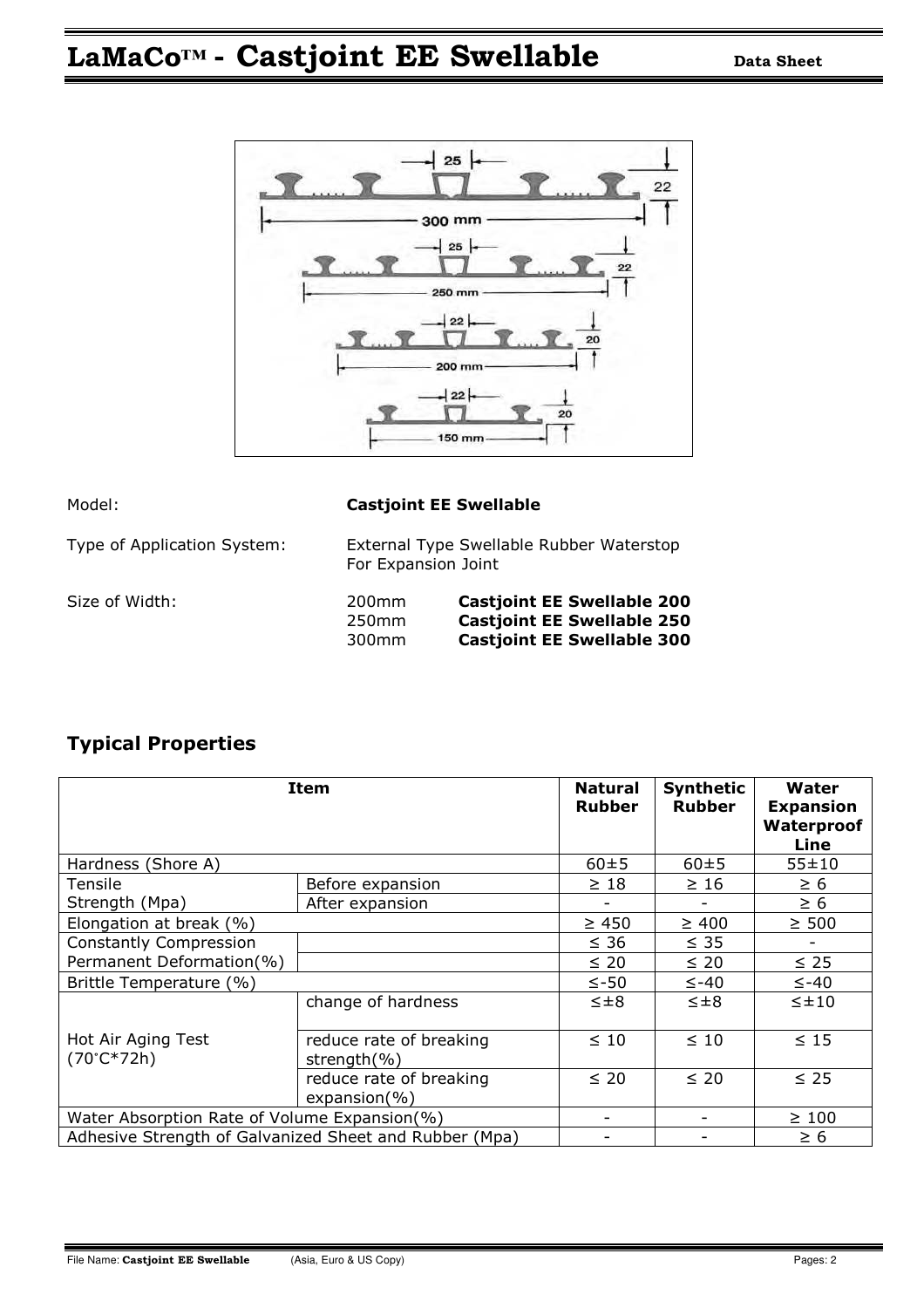#### **SITE JOINING**

#### **Hot Vulcanising Joining Procedures**

- Pre-heat the hot vulcaniser unit for approximately 30-45 minutes prior to placement of the **Castjoint EE Swellable** into it. The hot vulcaniser must be set at a temperature between 140-150 degree celcius to successful cure the rubber compounded joint.
- Cut each end of the **Castjoint EE Swellable** that are to be joined, square and straight.
- Wire brush up to 2" wide all around the **Castjoint EE Swellable** and on the ends to roughen the surface.
- Clean the **Castjoint EE Swellable** surface with solvent cleaser using a paint brush. Apply liberally up to 2" around the **Castjoint EE Swellable** and on the ends. Allow drying before the next step.
- Liberally apply 1 coat of LaMaCo Rubber Adhesive by brush up to 2" wide all around the waterstop and on the ends. Wait for adhesive to go tacky before the next step.
- Cut the rubber cover/compound with scissors into 2 pieces 1" wide and in length by the wide of the **Castjoint EE Swellable**. Place these pieces on each end on the rubber waterstop and press firmly into position. Now cut small pieces of compound that are similar sizes to trhe diameter of the outside dumbell section of the waterstop and firmly into position on each end of the rubber waterstop profile. If there is a centrebulb section to the rubber waterstop, then also cut a piece for each side and fit into position. Once this has been completed, firmly press the 2 pieces of rubber waterstop together at their ends.
- Now cut 1" wide section of rubber compound long enough so it can wrap around the **Castjoint EE Swellable**. This section must be centrally placed over the join and wrap fully around the rubber waterstop. The rubber waterstop join is now ready to be placed into the hot vulcaniser.
- Once the correct temperature has been achieved, then the joint is placed into position and the lid of the hot vulcaniser is clamped over the top of the **Castjoint EE Swellable**  30-40 minutes.
- Once the 30-40 minutes time frame has been achieved, unclamp the **Castjoint EE Swellable** and remove it from the hot vulcaniser. Allow the rubber waterstop to cool for about 20 minutes before any excessive movement is placed on the join.